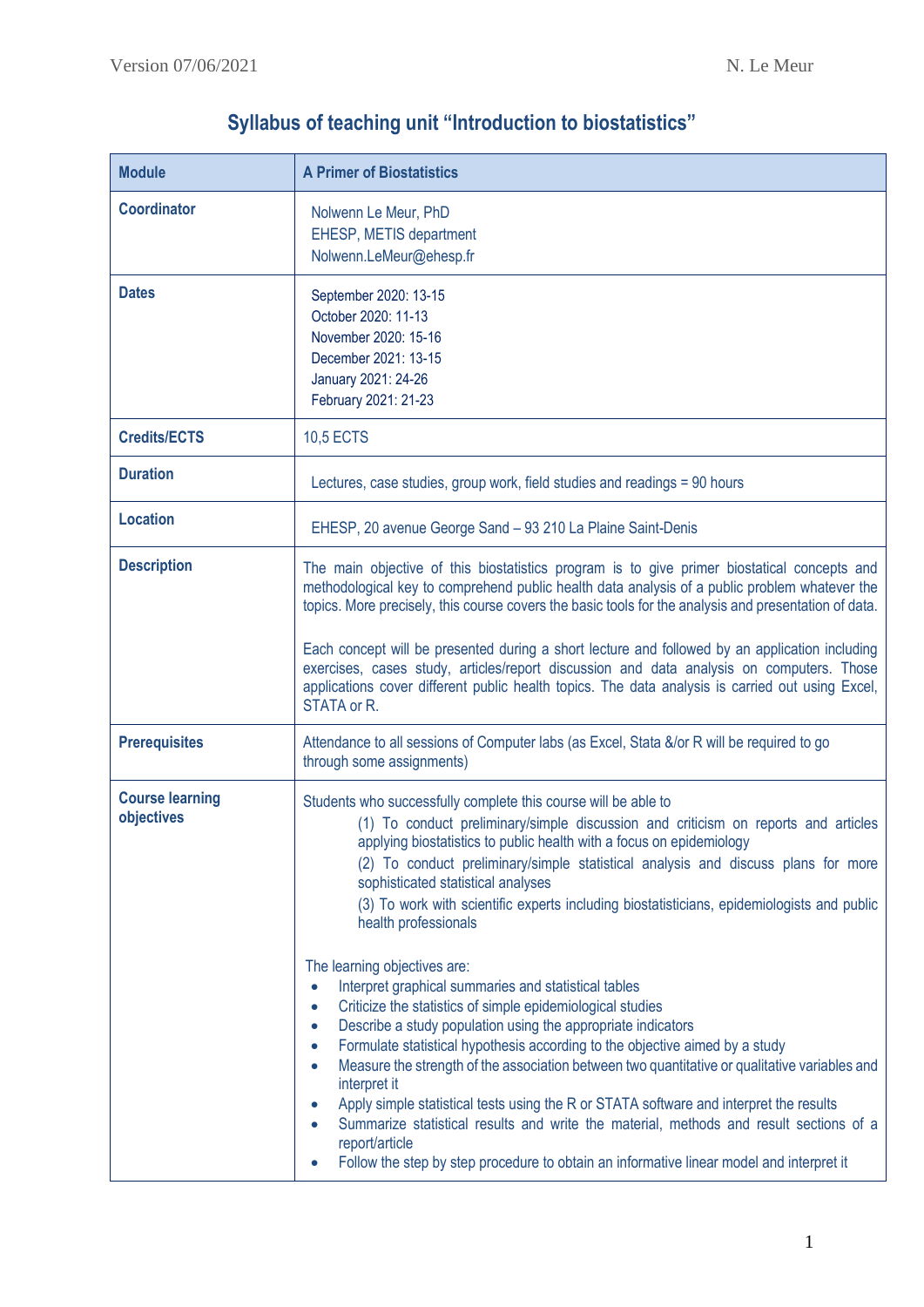|                                                                                              | Assess the validity of a linear model                                                                                                                                                                                                                                                                                                                                                                                                                                                                                                                                                                                                                                                                                                                                                                                                                                                                                                                                                                                                                                                                                                                                                                                                                                                                                                                                                                                                                  |  |  |  |
|----------------------------------------------------------------------------------------------|--------------------------------------------------------------------------------------------------------------------------------------------------------------------------------------------------------------------------------------------------------------------------------------------------------------------------------------------------------------------------------------------------------------------------------------------------------------------------------------------------------------------------------------------------------------------------------------------------------------------------------------------------------------------------------------------------------------------------------------------------------------------------------------------------------------------------------------------------------------------------------------------------------------------------------------------------------------------------------------------------------------------------------------------------------------------------------------------------------------------------------------------------------------------------------------------------------------------------------------------------------------------------------------------------------------------------------------------------------------------------------------------------------------------------------------------------------|--|--|--|
| <b>Competences</b>                                                                           | <b>Competences:</b><br>Designs and conducts qualitative and/or quantitative research that builds on existing evidence<br>1)<br>and adds to the evidence base for public health practice, involving relevant stakeholders in<br>this process<br>Knows how to retrieve, analyze and appraise evidence from all data sources to support<br>2)<br>decision-making<br>Uses vital statistics and health indicators effectively to increase knowledge and generate<br>3)<br>evidence about population health, including within at-risk and vulnerable groups<br>Applies methods, (digital) technologies and good practices for managing, analyzing and<br>4)<br>storing data and health information                                                                                                                                                                                                                                                                                                                                                                                                                                                                                                                                                                                                                                                                                                                                                           |  |  |  |
|                                                                                              | <b>Teaching activities:</b><br>The students will design and conduct an online survey on a public health issue. The<br>1)<br>questionnaire and its passing will be done in groups. The data management and data analysis<br>will be done individually using statistical software such as R or STATA.<br>Study cases will be used to illustrate the use of statistical summary and model on vital<br>2)<br>statistics, health measurements and health indicators to generate evidence about population<br>health                                                                                                                                                                                                                                                                                                                                                                                                                                                                                                                                                                                                                                                                                                                                                                                                                                                                                                                                         |  |  |  |
|                                                                                              | <b>Evaluations:</b><br>Frequent multiple choices questions for assessment of theorical knowledges (competences<br>$1-3)$<br>A study report for the online survey in the form of a draft paper (competences 1-4)<br>A critical reding in groups with a restitution in the form of a debate (competences 2-3)<br>Reading and interpreting table and graphics extracted from papers (competences 2-3)                                                                                                                                                                                                                                                                                                                                                                                                                                                                                                                                                                                                                                                                                                                                                                                                                                                                                                                                                                                                                                                     |  |  |  |
| <b>Teaching unit structure</b><br>(details of sessions<br>title/speaker/approx.<br>duration) | $\left( \frac{1}{2} \right)$<br>Descriptive statistics<br>Central parameters, Nolwenn Le Meur: 4h00<br>а.<br>Dispersion, Nolwenn Le Meur, 4h00<br>b.<br>Graphics, Nolwenn Le Meur, 4h00<br>C.<br>Introduction to descriptive statistics in spatial analysis, Cindy Padilla 6h<br>d.<br>Inference and confidence intervals, Nolwenn Le Meur 6h<br>е.<br>(2)<br>Inferential statistics<br>Statistical tests: comparisons of frequencies, Nolwenn Le Meur 3h<br>а.<br>Tests: comparisons of means, Nolwenn Le Meur 3h<br>b.<br>Analysis of variance, Nolwenn Le Meur 6h<br>C.<br>Introduction to regression model<br>3)<br>Correlation and simple linear regression, Nolwenn Le Meur: 6h<br>а. –<br>Introduction to multiple linear regression, Nolwenn Le Meur: 6h<br>b.<br>Introduction to multiple logistic regression, Nolwenn Le Meur: 6h<br>c.<br>Introduction to planning and conducting a statistical analysis<br>4)<br>Sample design and power analysis. Nolwenn Le Meur 4h<br>a.<br>Introduction to critical reading, Nolwenn Le Meur 9h<br>b.<br>Field survey (shared with EPI)<br>5)<br>a. Data analysis Nolwenn Le Meur 3h<br>Module Debriefing. Nolwenn Le Meur: 1h30<br>6)<br>Review session, N Le Meur 6h00<br>7)<br>Time for evaluations are not included here (see time schedule or details)<br>Time is estimated from face-to-face teaching. The possible use of online courses may modify<br>the duration and sequencing of lectures. |  |  |  |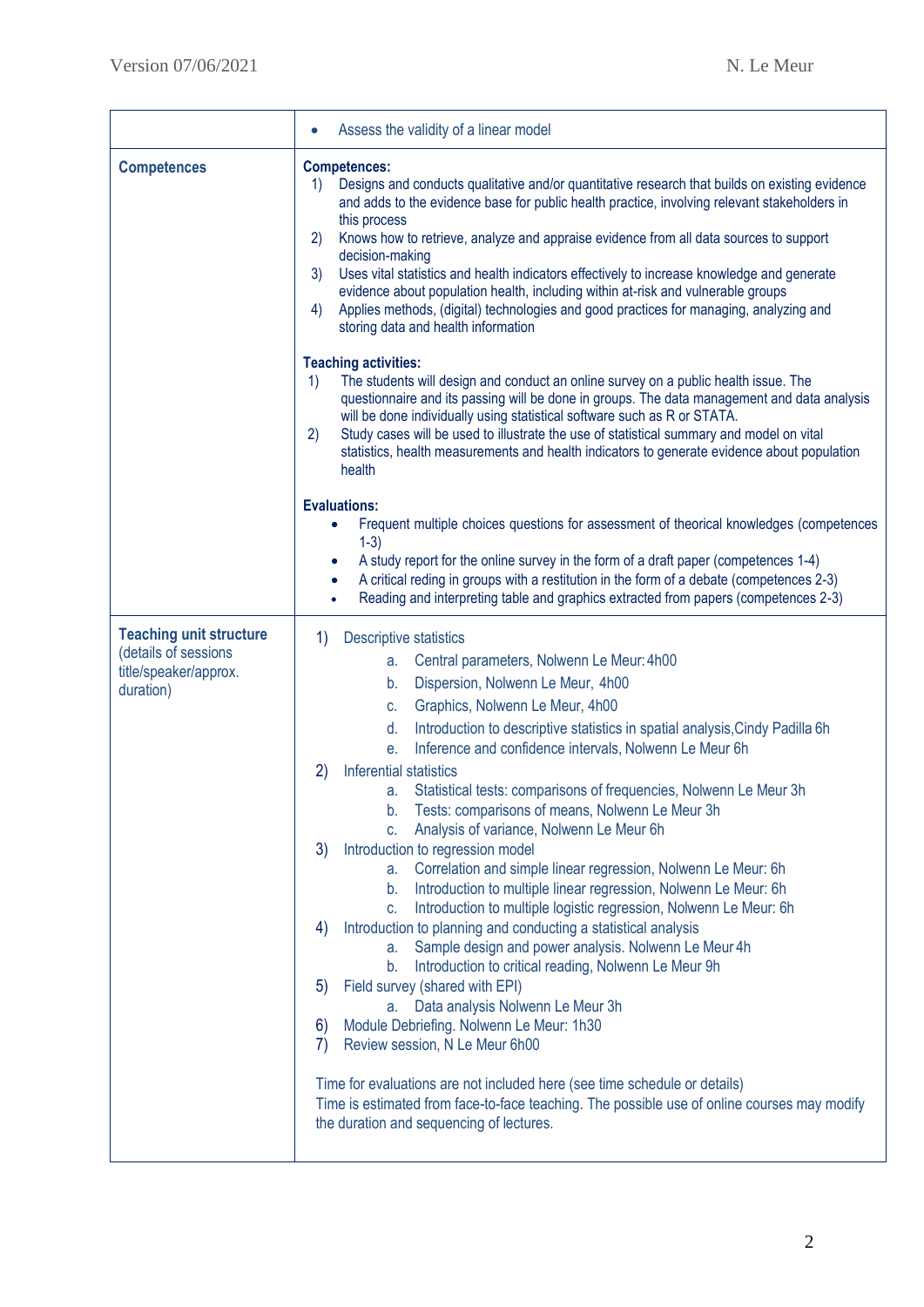| <b>Ressources</b>             | Reference books for Statistics (available at George Sand's library or online)<br>B. Burt Gerstman Basic Biostatistics: Statistics for Public Health Pratice 2nd Edition 2015.<br>ISBN-13: 978-1284036015<br>Harvey Motulsky - Essential Biostatistics a nonmathematical approach. Edition 2015<br>$\bullet$<br>W.W Daniel and C.L. Cross Biostatistics A foundation for Analysis in the Health Sciences-<br>$\bullet$<br>https://msph1blog.files.wordpress.com/2016/10/biostatistics-_daniel-<br>edition<br>10th<br>10th1.pdf<br>Sharpe, De Veaux, Velleman. Business Statistics. 2nd Edition 2012.<br>R Reference books and course:<br>R for Statistics Pierre-Andre Cornillon, Arnaud Guyader, Francois Husson, Nicolas<br>Jegou, Julie Josse, Maela Kloareg, Eric Matzner-Lober, Laurent Rouvière. March 21, 2012 by<br>Chapman and Hall/CRC. ISBN 9781439881453 (available at George Sand's library - exists<br>also in French)<br>R in Action Data analysis and graphics with R. Robert I. Kabacoof. Manning Publications<br>Co. 2011<br>Introduction to statistics with R - Free interactive datacamp -<br>https://www.datacamp.com/community/blog/new-courses-introduction-to-statistics#gs.0QV9hVM |                                           |                  |               |  |
|-------------------------------|------------------------------------------------------------------------------------------------------------------------------------------------------------------------------------------------------------------------------------------------------------------------------------------------------------------------------------------------------------------------------------------------------------------------------------------------------------------------------------------------------------------------------------------------------------------------------------------------------------------------------------------------------------------------------------------------------------------------------------------------------------------------------------------------------------------------------------------------------------------------------------------------------------------------------------------------------------------------------------------------------------------------------------------------------------------------------------------------------------------------------------------------------------------------------------------------------------|-------------------------------------------|------------------|---------------|--|
| <b>Course requirement</b>     | Students are expected to read lectures before courses and work between classes. Students are<br>expected to transmit their homework on time.                                                                                                                                                                                                                                                                                                                                                                                                                                                                                                                                                                                                                                                                                                                                                                                                                                                                                                                                                                                                                                                               |                                           |                  |               |  |
| <b>Grading and assessment</b> | The final grade results from two group works, homework, individual MCQs, and a final sitting<br>exam (2-hour table assignment).<br>Details assignments:                                                                                                                                                                                                                                                                                                                                                                                                                                                                                                                                                                                                                                                                                                                                                                                                                                                                                                                                                                                                                                                    |                                           |                  |               |  |
|                               | $n^{\circ}$                                                                                                                                                                                                                                                                                                                                                                                                                                                                                                                                                                                                                                                                                                                                                                                                                                                                                                                                                                                                                                                                                                                                                                                                | <b>Assignment topic</b>                   | % final<br>grade | <b>Format</b> |  |
|                               |                                                                                                                                                                                                                                                                                                                                                                                                                                                                                                                                                                                                                                                                                                                                                                                                                                                                                                                                                                                                                                                                                                                                                                                                            | Final exam                                | 50%              | Individual    |  |
|                               | $\overline{2}$                                                                                                                                                                                                                                                                                                                                                                                                                                                                                                                                                                                                                                                                                                                                                                                                                                                                                                                                                                                                                                                                                                                                                                                             | <b>Descriptive statistics</b><br>(MCQ)    | 3%               | Individual    |  |
|                               | 3                                                                                                                                                                                                                                                                                                                                                                                                                                                                                                                                                                                                                                                                                                                                                                                                                                                                                                                                                                                                                                                                                                                                                                                                          | Inferential statistics (MCQ)              | 3%               | Individual    |  |
|                               | 4                                                                                                                                                                                                                                                                                                                                                                                                                                                                                                                                                                                                                                                                                                                                                                                                                                                                                                                                                                                                                                                                                                                                                                                                          | Statistical tests (MCQ)                   | 3%               | Individual    |  |
|                               | 5                                                                                                                                                                                                                                                                                                                                                                                                                                                                                                                                                                                                                                                                                                                                                                                                                                                                                                                                                                                                                                                                                                                                                                                                          | Introduction to regression<br>model (MCQ) | 3%               | Individual    |  |
|                               | 6                                                                                                                                                                                                                                                                                                                                                                                                                                                                                                                                                                                                                                                                                                                                                                                                                                                                                                                                                                                                                                                                                                                                                                                                          | Review Quiz (MCQ)                         | 3%               | Individual    |  |
|                               | 7                                                                                                                                                                                                                                                                                                                                                                                                                                                                                                                                                                                                                                                                                                                                                                                                                                                                                                                                                                                                                                                                                                                                                                                                          | <b>Homework</b>                           | 5%               | Individual    |  |
|                               | 8                                                                                                                                                                                                                                                                                                                                                                                                                                                                                                                                                                                                                                                                                                                                                                                                                                                                                                                                                                                                                                                                                                                                                                                                          | <b>Critical reading</b>                   | 10%              | Group work    |  |
|                               | 9                                                                                                                                                                                                                                                                                                                                                                                                                                                                                                                                                                                                                                                                                                                                                                                                                                                                                                                                                                                                                                                                                                                                                                                                          | Field survey presentation                 | 20%              | individual    |  |
|                               | Note also that students will complete a questionnaire that assesses their own and their<br>teammates' contributions to group work. All team members will receive the same grade<br>except if it is clear that a student has not participated effectively (attended and contributed to<br>meetings; made timely, helpful contributions; been constructive, etc.). In that case, the<br>student's grade will be lowered accordingly.<br>Homework not returned in due time will be graded zero.                                                                                                                                                                                                                                                                                                                                                                                                                                                                                                                                                                                                                                                                                                               |                                           |                  |               |  |
| <b>Course policy</b>          | <b>Attendance &amp; punctuality</b><br>In class, regular and punctual class attendance is a prerequisite for receiving credit in a course.<br>Students are expected to attend each class. Attendance will be taken at each class.                                                                                                                                                                                                                                                                                                                                                                                                                                                                                                                                                                                                                                                                                                                                                                                                                                                                                                                                                                          |                                           |                  |               |  |